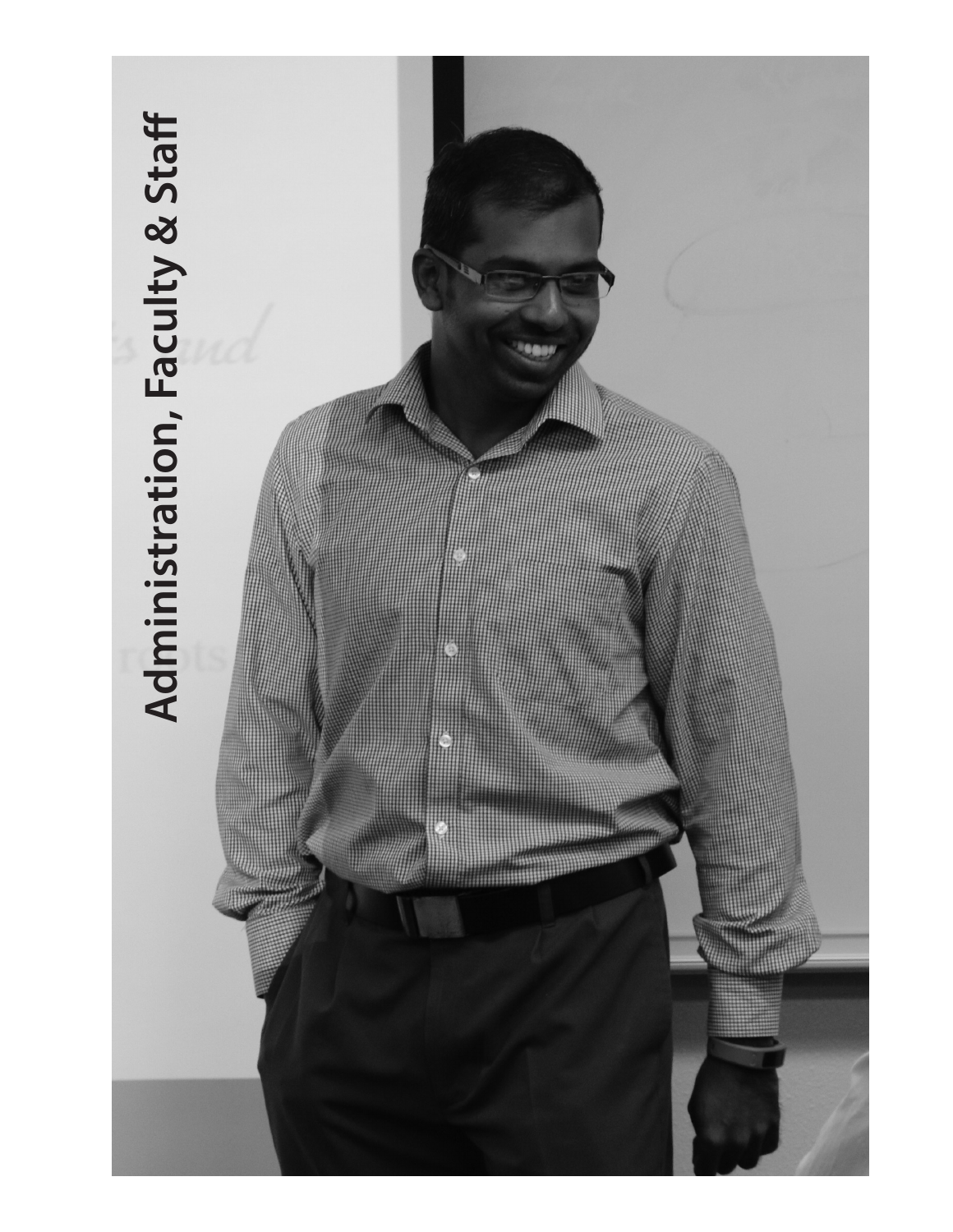TAMI AFDAHL, Director of College Relations A.S. Sheridan College, 1993 B.S. Black Hills State University, 1995 Work: (307) 532.8206 Email: tami.afdahl@ewc.wy.edu

JOEL ALWORTH, Welding A.A. Casper College, 2009 B.A. University of Wyoming, 2010 M.A. Grand Canyon University, 2013 Work: (307) 532.8275 Email: joel.alworth@ewc.wy.edu

TOM ANDERSEN, Athletic Director & Women's Basketball Coach B.S. Valley City State University, 1978 M.S. Bemidji State University, 1987 Work: (307) 532.8321 Email: tom.andersen@ewc.wy.edu

AMANDA ASMUS, Cosmetology CLAAS Eastern Wyoming College, 2005 Instructors License – IBMC, 2014 Work: (307) 532.8362 Email: amanda.asmus@ewc.wy.edu

AARON BAHMER, Instructional Technologist B.A. University of Wyoming, 1991 B.S. University of Wyoming, 1991 B.S. University of Wyoming, 1991 M.S. University of Wyoming, 2002 Work: (307) 532.8284 Email: aaron.bahmer@ewc.wy.edu

LYNN BEDIENT, Welding Certificate, Eastern Wyoming College, 1982 AAS Eastern Wyoming College, 2011 CWI/CWE American Welding Society Work: (307) 532.8274 Email: lynn.bedient@ewc.wy.edu

EDWIN C. BITTNER, JR, Veterinary Technology B.S. University of Wyoming, 1971 V.M.D. University of Pennsylvania, 1975 Work: (307) 532.8267 Email: ed.bittner@ewc.wy.edu

HOLLY BRANHAM, Executive Assistant to the President A.A. Chadron State College, 1978 Work: (307) 532.8303 Email: holly.branham@ewc.wy.edu

LORI BRITTON, Science, Douglas B.S. University of Wyoming, 1989 M.S. University of Wyoming, 2001 Work: (307) 624.7021 Email: lori.britton@ewc.wy.edu

**JUDY BROWN, GEAR UP Director** B.A. University of Wyoming, 1991 Work: (307) 532.8269 Email: judy.brown@ewc.wy.edu

**SRIDHAR BUDHI, Chemistry** B.S. University of Madras, 2002 M.S. Indiana Institute of Technology, 2005 M.S. University of South Dakota, 2010 Ph.D. Colorado School of Mines, 2015 Work: (307) 532.8287 Email: sridhar.budhi@ewc.wy.edu

CHRISTINE CHESSER, Cosmetology, Department Head Instructors License, Wright Beauty Academy, 1985 College of Cosmetology, 1983 A.A.S. Eastern Wyoming College, 2017 Work: (307) 532.8363 Email: christine.chesser@ewc.wy.edu

JEREMY CHRISTENSEN, Communication, Speech & Debate B.S. Black Hills State University, 2001 M.A. University of South Dakota, 2003 Work: (307) 532.8367 Email: jeremy.christensen@ewc.wy.edu

**APRIL CLARK, Nursing** A.S. Mt. San Jacinto College, 2002 B.S. California Baptist University, 2008 M.S. University of Phoenix, 2010 Work: (307) 624.7026 Email: april.clark@ewc.wy.edu

JAKE CLARK, Instructor/Rodeo Coach B.S. Chadron State College, 1994 Work: (307) 532.8337 Email: jake.clark@ewc.wy.edu

### JOHN CLINE, Art

B.F. A., Frostburg State University, 2002 M.F.A., East Tennessee State University, 2005 Work: (307) 532.8291 Email: john.cline@ewc.wy.edu

REX J. COGDILL, Vice President for Student Services B.S. Chadron State College, 1976 M.P.A. University of Arizona, 1982 Ph.D. University of Nebraska, 1995 Work: (307) 532.8257 Email: rex.cogdill@ewc.wy.edu

ELLEN CREAGAR, Social Science/Business B.A. Wellesley College, 1986 J.D. University of Colorado, 1990 M.A.T. University of Wyoming, 2010 Work: (307) 532.8345 Email: ellen.creagar@ewc.wy.edu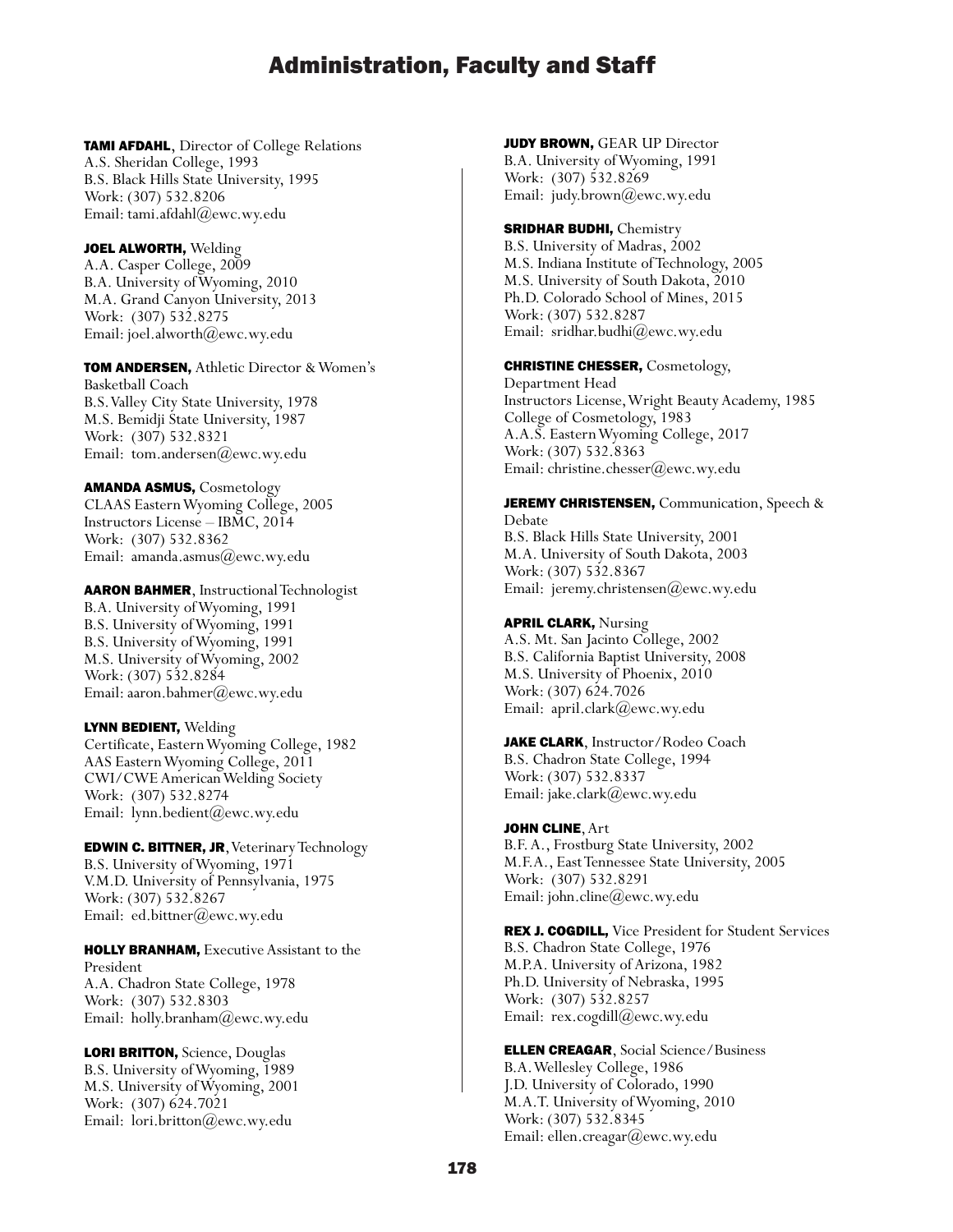### ROBERT D. CREAGAR, Mathematics

B.S. Colorado School of Mines, 1991 M.S. University of CO-Denver, 1995 Work: (307) 532.8298 Email: bob.creagar@ewc.wy.edu

LINDA DAY, FBI Coordinator A.A. Laramie County Community College, 1991 B.A. Prescott College, 2008 M.Ed. University of Northern Arizona, 2010 Work: (307) 532.8365 Email: linda.day@ewc.wy.edu

CASEY DEBUS, Library Director A.S. Eastern Wyoming College, 2004 B.S. University of Wyoming, 2006 M.L.S.Southern Connecticut State University, 2009 Work: (307) 532.8375 Email: casey.debus@ewc.wy.edu

**SUZEY DELGER, Nursing Program Director** B.S. University of Wyoming, 1975 M.S. University of Wyoming, 1983 Work: (307) 624.7020 Email: suzey.delger@ewc.wy.edu

HEIDI EDMUNDS, Psychology, Division Chair A.A. Eastern Wyoming College, 2001 B.A. University of Wyoming, 2003 M.A.E. Chadron State College, 2005 LPC State of Wyoming Work: (307) 532.8296 Email: heidi.edmunds@ewc.wy.edu

### MARGARET FARLEY, Associate Vice President for

Converse County B.A. University of Wyoming, 1990 M.P.A. University of Wyoming, 1992 Work: (307) 624.7010 Email: margaret.farley@ewc.wy.edu

XI FENG, Data Analyst B.S. Nanki University, 2004 M.S. University of Kentucky, 2011 M.S. University of Illinois, 2014 Work: (307) 532.8251 Email: xi.feng@ewc.wy.edu

DEAN GORSUCH, Welding Certificate, Eastern Wyoming College, 1999 A.A.S., Eastern Wyoming College, 2017 Work: (307) 532.8380 Email: dean.gorsuch@ewc.wy.edu

TERI GRIFFIN, Adult Learning Center Coordinator, Douglas B.S. University of Wyoming, 1989 Work: (307) 624.7025 Email: teri.griffin@ewc.wy.edu

JOHN HANSEN, Director of Institutional Development B.A. Eastern New Mexico University, 2001 M.A. Eastern New Mexico University, 2010 Work: (307) 532.8367 Email: john.hansen@ewc.wy.edu

ROGER HUMPHREY, Associate Vice President for Outreach & Academic Services A.A. Laramie County Community College, 1981 B.A. University of Wyoming, 1983 M.S. Chadron State College, 1999 Work: (307) 532.8346 Email: roger.humphrey@ewc.wy.edu

KEITH JARVIS, Director of Physical Plant A.S. Eastern Wyoming College, 2012 Work: (307) 532.8255 Email: keith.jarvis@ewc.wy.edu

DINESH KASTI, Mathematics/Statistics B.S. Tribhuvan University, 2004 B.S. Tribhuvan University, 2005 M.S. Tribhuvan University, 2007 Pg.C. Staffordshire University, 2010 M.S. Florida Atlantic University, 2012 Ph.D. Florida Atlantic University, 2016 Work: (307) 532.8387 Email: dinesh.kasti@ewc.wy.edu

JO ELLEN KEIGLEY, Testing/Career Center Coordinator

A.A. Eastern Wyoming College, 2006 B.S. Chadron State College, 2009 Work: (307) 532.8288 Email: joellen.keigley@ewc.wy.edu

CHUCK KENYON, Information Technology Coordinator A.A.S. Eastern Wyoming College, 1985 B.S. Colorado State University, 2008 Work: (307) 532.8302 Email: chuck.kenyon@ewc.wy.edu

RON LAHER, Vice President for Finance & Administrative Services B.S. University of Wyoming, 1984 Work: (307) 532.8218 Email: ron.laher@ewc.wy.edu

MICHELLE LANDA, Vice President Academic Services B.A. Cal State University Bakersfield, 2000 M.A. Seton Hall University, 2006 Ed.D. Argosy University, 2012 Work: (307) 532.8261 Email: michelle.landa@ewc.wy.edu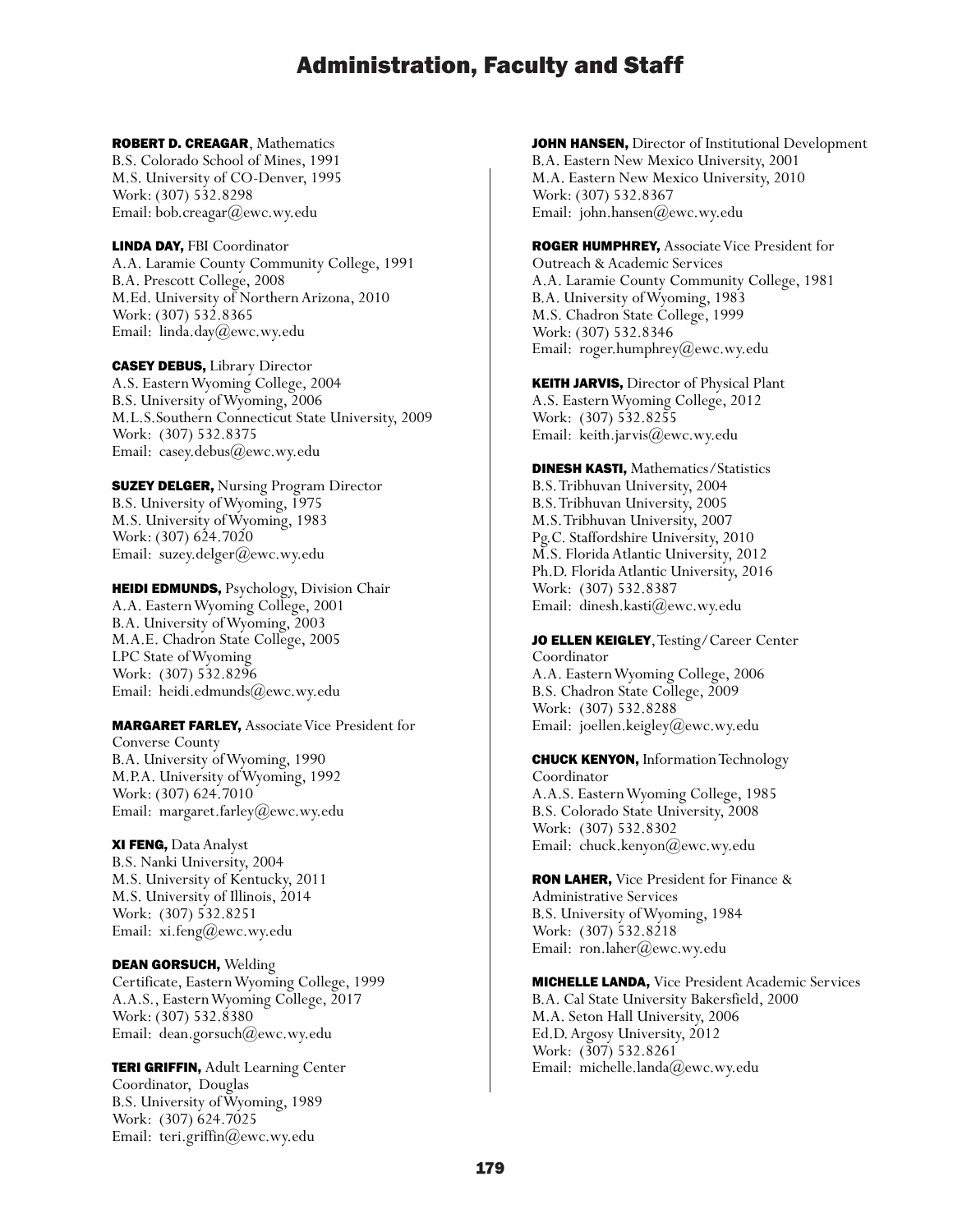JOHN MARRIN, Business/Economics B.A. Chadron State College, 1972 MBA Regis University, 1992 Work: (307) 532.8299 Email: john.marrin@ewc.wy.edu

DIANE MCQUEEN, Adult Education Director B.A. Coe College, 1982 M.A. Macquarie University, Sydney, Australia, 1997 Work: (307) 532.8399 Email: diane.mcqueen@ewc.wy.edu

COURT MERRIGAN, Learning Skills Coordinator B.A. Creighton University, 1998 M.A. University Sheffield, 2002 Work: (307) 532.8378 Email: court.merrigan@ewc.wy.edu

EDWARD MEYER, Director of Human Resources B.S. United States Air Force Academy, 1989 M.S. Oklahoma State University, 1999 M.S. Air University, 2004 Work: (307) 532.8330 Email: edward.meyer@ewc.wy.edu

JAMIE MICHAEL, Veterinary Technology A.S. Eastern Wyoming College, 2001 B.S. St. Petersburg College, 2014 Work: (307) 532.8376 Email: jamie.michael@ewc.wy.edu

**JENNIFER MINKS, Business** A.A. Eastern Wyoming College, 2003 B.S. University of Wyoming, 2006 M.S. University of Wyoming, 2007 CPA, State of Wyoming, 2008 Work: (307) 532.8285 Email: jennifer.minks@ewc.wy.edu

JOHN D. NESBITT, English, Spanish B.A. University of California at Los Angeles, 1971 M.A. University of California at Davis, 1974 Ph.D. University of California at Davis, 1980 Work: (307) 532.8292 Email: john.nesbitt@ewc.wy.edu

**STAN NICOLLS, Welding Lab Coordinator** A.A.S. Eastern Wyoming College, 2003 AWS Certified Structural Welder AWS Certified Welding Educator Work: (307) 532.8370 Email: stan.nicolls@ewc.wy.edu

DEBBIE OCHSNER, Psychology

A.A. Eastern Wyoming College, 1983 B.S. University of Wyoming, 1999 M.S. University of Wyoming, 2003 Work: (307) 532.8384 Email: debbie.ochsner@ewc.wy.edu

MAI LEE OLSEN, Admissions Coordinator B.S. Texas Tech University, 2012 Work: (307) 532.8237 Email: mailee.olsen@ewc.wy.edu

KAREN PARRIOTT, Business Office Director B.A. Chadron State College, 1992 Work: (307) 532.8264 Email: karen.parriott@ewc.wy.edu

**KYLE RICE, Director of Residence Life** B.A. University of Wyoming, 2008 M.A. Azusa Pacific University, 2014 Work: (307) 532.8336 Email: kyle.rice@ewc.wy.edu

KIMBERLY RUSSELL, Residence Life Coordinator A.A. Western Nebraska Community College, 1999 B.S. University of Wyoming, 2001 Work: (307) 532.8251 Email: kimberly.russell@ewc.wy.edu

ROBERT SCHMALZRIED, Mathematics B.S. Youngstown State University, 1999 M.S. Youngstown State University, 2004 Work: (307) 532.8295 Email: robert.schmalzried@ewc.wy.edu

**CRISTI SEMMLER, Veterinary Technology** A.S. South Dakota State University, 2000 B.S. Colorado State University, 2002 A.A.S. Ridgewater College, 2004 Work: (307) 532.8331 Email: cristi.semmler@ewc.wy.edu

JULIE SHERBEYN, Head Volleyball/Retention B.S. University of Nebraska Lincoln, 1992 M.A. University of Nebraska Kearney, 1996 Work: (307) 532.8248 Email: julie.sherbeyn@ewc.wy.edu

NEAL SHERBEYN, Director of the Fitness Center & Men's Basketball Coach B.S. Western State College of Colorado, 1994 Work: (307) 532.8244 Work: (307) 532.8246 Email: neal.sherbeyn@ewc.wy.edu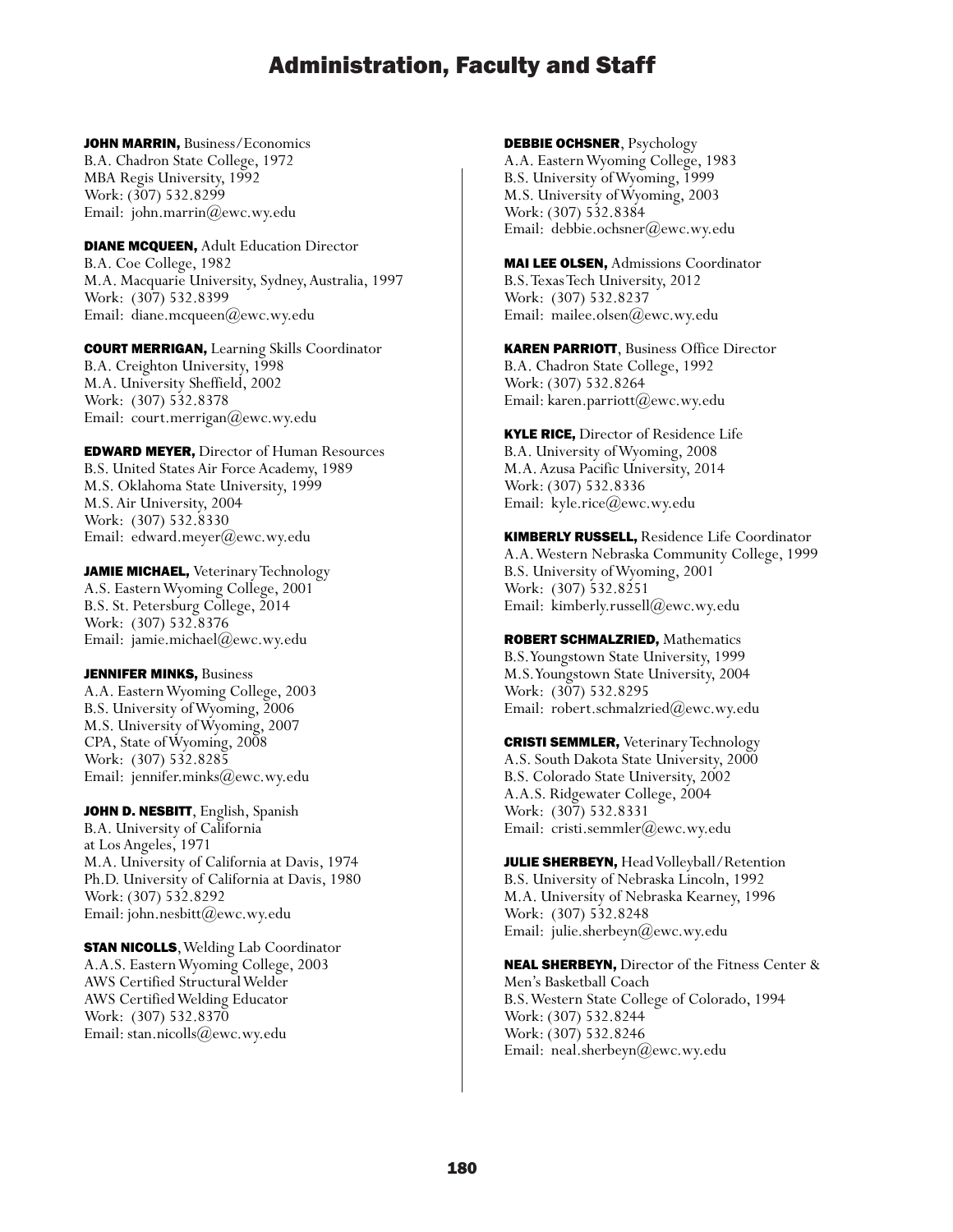### KEITH SMITH, Webmaster

J.C.C. Northwest College, 1989 Work: (307) 532.8231 Email: keith.smith@ewc.wy.edu

### ZACH SMITH, Director of Enrollment Management B.A. University of Nebraska-Lincoln, 2006 Work: (307) 532.8232 Email: zach.smith@ewc.wy.edu

### KAITLYN STEBEN, Agriculture

B.S. Truman State University, 2008 M.S. University of Wyoming, 2012 Work: (307) 532.8271 Email: kaitlyn.steben@ewc.wy.edu

### CATHERINE STEINBOCK, Early Childhood Education

B.S. University of Wyoming, 1994 M.S. University of Wyoming, 2001 Work: (307) 532.8339 Email: catherine.steinbock@ewc.wy.edu

### **SUSAN STEPHENSON, Director of Financial Aid**

B.G.S. Pittsburg State University, 1993 B.A. Drury University, 1997 Work: (307) 532.8325 Email: susan.stephenson@ewc.wy.edu

### MONTE B. STOKES, Agriculture, Department Head

B.S. Montana State University, 1993 D.V.M. Colorado State University, 1997 Work: (307) 532.8273 Email: monte.stokes@ewc.wy.edu

### KELLY STRAMPE, Composition and Literature

B.A. University of Wyoming, 2009 M.A. University of Wyoming, 2011 Work: (307) 532.8373 Email: kelly.strampe@ewc.wy.edu

### TYLER VASKO, Software Administrator

A.S. Eastern Wyoming College, 1996 B.S. University of Wyoming, 1999 Work: (307) 532.8235 Email: tyler.vasko@ewc.wy.edu

#### **SUSAN L. WALKER, Veterinary Technology, Division** Chair A.A. Eastern Wyoming College, 1992 D.V.M. Colorado State University, 1997 Work: (307) 532.8279 Email: susan.walker@ewc.wy.edu

### **SHERRI WARREN, Mathematics, Douglas** A.A.S. Front Range Community College, 1992 B.A. Western Governors University, 2013 M.A. Western Governors University, 2014 Work: (307) 624.7022 Email: sherri.warren@ewc.wy.edu

### CHRISTOPHER R. WENZEL, Biology, Zoology,

Rangeland Ecology, Watershed Management, Renewable Resources Division Chair Science B.S. Lake Superior State University, 1988 M.S. University of Wyoming, 1993 Work: (307) 532.8293 Email: chris.wenzel@ewc.wy.edu

#### **DONNA WHITE, Community Education Associate** Director B.S. Montana State University, 1975

M.A. University of Wyoming, 1988 Work: (307) 532.8323 Email: donna.white@ewc.wy.edu

### HENRY WOEHL, Welding Lab Coordinator, Douglas

B.S. Chadron State College, 1975 M.S. Purdue University, 1976 Certified Welding Inspector, American Welding Society, 2004 Work: (307) 624.7024 Email: henry.woehl@ewc.wy.edu

### GEORGIA YOUNGLOVE, Agriculture/Livestock

Judging A.S. Northwest College, 1988 B.S. Oklahoma State University, 1991 M.S. Texas A&M, 1993 PhD University of Wyoming, 1998 Work: (307) 532.8374 Email: georgia.younglove@ewc.wy.edu

### GWENDOLYN YUNG, Health Technology

B.S. University of Nebraska Medical Center College of Nursing, 1995 Work: (307) 532.8247 Email: gwendolyn.yung@ewc.wy.edu

### Emeriti

JOHN ANTHONY Assistant Dean Emeritus, Instruction, Douglas Campus LYNNEA BARTLETT Vice President Emeritus, Institutional Development **BILLY BATES** Dean Emeritus, Student Services JACK BOTTENFIELD President Emeritus ROY BUTLER Instructor Emeritus,Transport Refrigeration DONNA CHARRON Instructor Emeritus, Cosmetology MARILYN COTANT Vice President Emeritus, Student Services WAYNE DEAHL Instructor Emeritus, English & Communication LARRY DODGE Instructor Emeritus, Mathematics DANIEL DOHERTY Instructor Emeritus, Theatre & Dance, Communication & Mass Media

KATHERYNE EARL Instructor Emeritus,

Mathematics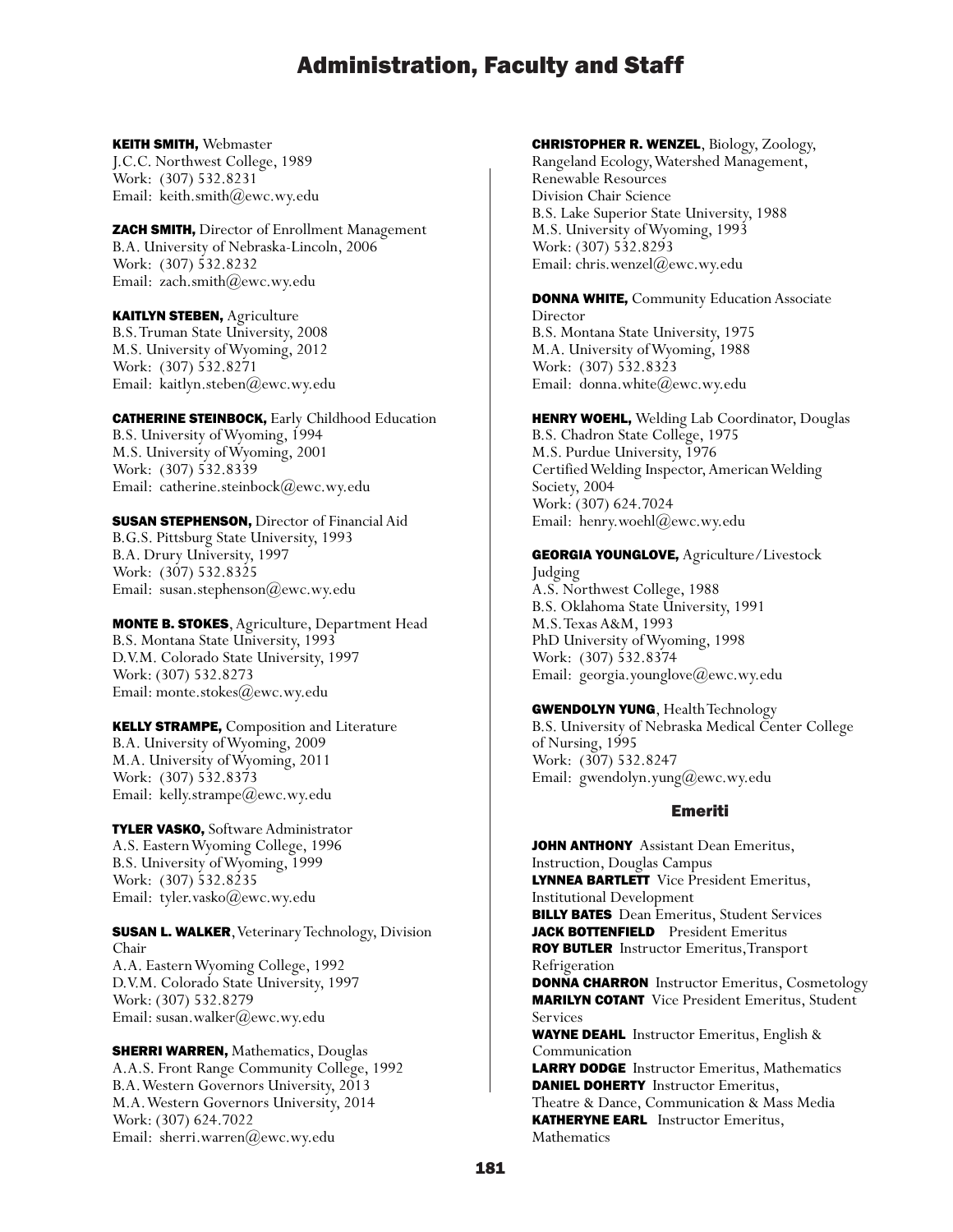JEANNE H. HAMER Instructor Emeritus, Music DONALD R. HILLS Instructor Emeritus, Business Administration

DON HODGSON Instructor Emeritus, History & Political Science

KEN JOHNSON Instructor Emeritus, Business, Douglas Campus

JOHN E. KAPPELER Instructor Emeritus, Business Administration

**GERI LEWIS** Instructor Emeritus, Mathematics JANICE LILLETVEDT Instructor Emeritus, Physical Education

DEE LUDWIG Vice President Emeritus, Learning **BILL MARSH** Dean Emeritus, College Services JANAN MCCREERY Instructor Emeritus, Education MELISSA MEEBOER Instructor Emeritus, Business **SUE MILNER** Instructor Emeritus, Art LORNA PEHL Instructor Emeritus, Chemistry

PATTI SUE PETERSON Instructor Emeritus, Veterinary Technology

VERL E. PETSCH, JR. Instructor Emeritus, Physical Education

VERLE J. PUNKE Instructor Emeritus, Biology CHERYL RABOIN Instructor Emeritus, Mathematics ROLLAND RABOIN Instructor Emeritus, Psychology CHARLES ROGERS President Emeritus

**GLENN SCHLEVE** Instructor Emeritus, Criminal Justice

WILLIAM SCHMIDT Instructor Emeritus, Cosmetology

**PHIL SHELLER** Associate Dean Emeritus, Instruction GUIDO E. SMITH President Emeritus JUDY STELLPFLUG Instructor Emeritus, Cosmetology ROBERT C. THOMAS Dean Emeritus, Business Affairs LELAND VETTER Instructor Emeritus, Welding & Joining Technology

RICK VONBURG Instructor Emeritus, Agriculture, Economics, Statistics

TIM WALTER Instructor Emeritus, Agriculture RICHARD E. WATSON Instructor Emeritus, Refrigeration & Air Conditioning

### Part-time Faculty

Eastern Wyoming College employs a large number of part-time instructors. These people fortify our regular instructional program in day and extended classes, both on-campus and off-campus.

We wish to extend our appreciation to these people and regret that space does not permit us to list them individually.

### Staff Personnel

| TRAVIS ACKERMAN       |  |
|-----------------------|--|
| STEVE AKRIGHT         |  |
| JESSICA ANDERS        |  |
| <b>LISA BRIGGS</b>    |  |
| <b>MARISOL CHAVEZ</b> |  |

Buildings Grounds Library Business Office Admissions

**CURTIS CLARK Buildings TRISH COLBY** Business Office<br> **HOLLY COURTNEY** Food Services HOLLY COURTNEY<br>PAT EILERT **DIXIE ELDER** Food Services **DEBBIE EUTSLER** Food Services **LINDA EVANS** College Relations<br> **BRANDY GRAYBILL** GEAR UP BRANDY GRAYBILL GEAR UP **J. R. GUTIERREZ** Buildings<br>**JOHN HALE** Buildings **JOHN HALE** KELCIE HAMILTON Financial Aid RICK HAROLD Food Services TERRI HAUF Financial Aid **MATTHEW HICKMAN** Buildings **CINDY HIEGEL Buildings<br>
BRANDY HOREJS** GEAR UP **BRANDY HOREJS** KIM JONES College Relations **DIXIE KROENLEIN** Information Center HOLLY LARA Development **KATHY LEINWEBER** Douglas Office<br>**LORI MOORE** Pavroll **LORI MOORE** Payroll<br>**LAURIE MUELLER** Food Services **LAURIE MUELLER AUTUMN PIERCE** Animal Caretaker KAREN POSTEN Counseling/Outreach **ELAINE RUSH** Food Services **SUE SCHMIDT** Student Records MARCELLA SCHWEITZER Food Services **AMY SMITH** Academic Services **DON SNYDER** Grounds Assistant **JAMIE SULLIVAN** Douglas Office<br>**CHRIS URBANEK** Computer Serv ANTONIO VELAZQUEZ Custodian/Bus Driver **LYNN WAMBOLDT** Academic Services<br>**SALLY WATSON** Academic Services HOLLY WEST Financial Aid

**Buildings** Computer Services Academic Services/Testing

### Outreach Coordinators

**MELISSA BUCKMILLER** Moorcroft<br>**KIM CONZELMAN** Newcastle **KIM CONZELMAN** SANDY ENGLING Glendo **EWC STAFF Glenrock**<br>**BRANDY DONNER** Upton **BRANDY DONNER KATHY GARTON** Wheatland/Chugwater **EWC STAFF** Guernsey **BRITTANY LENZ** Sundance/Hulett JANAE POAGE Lusk